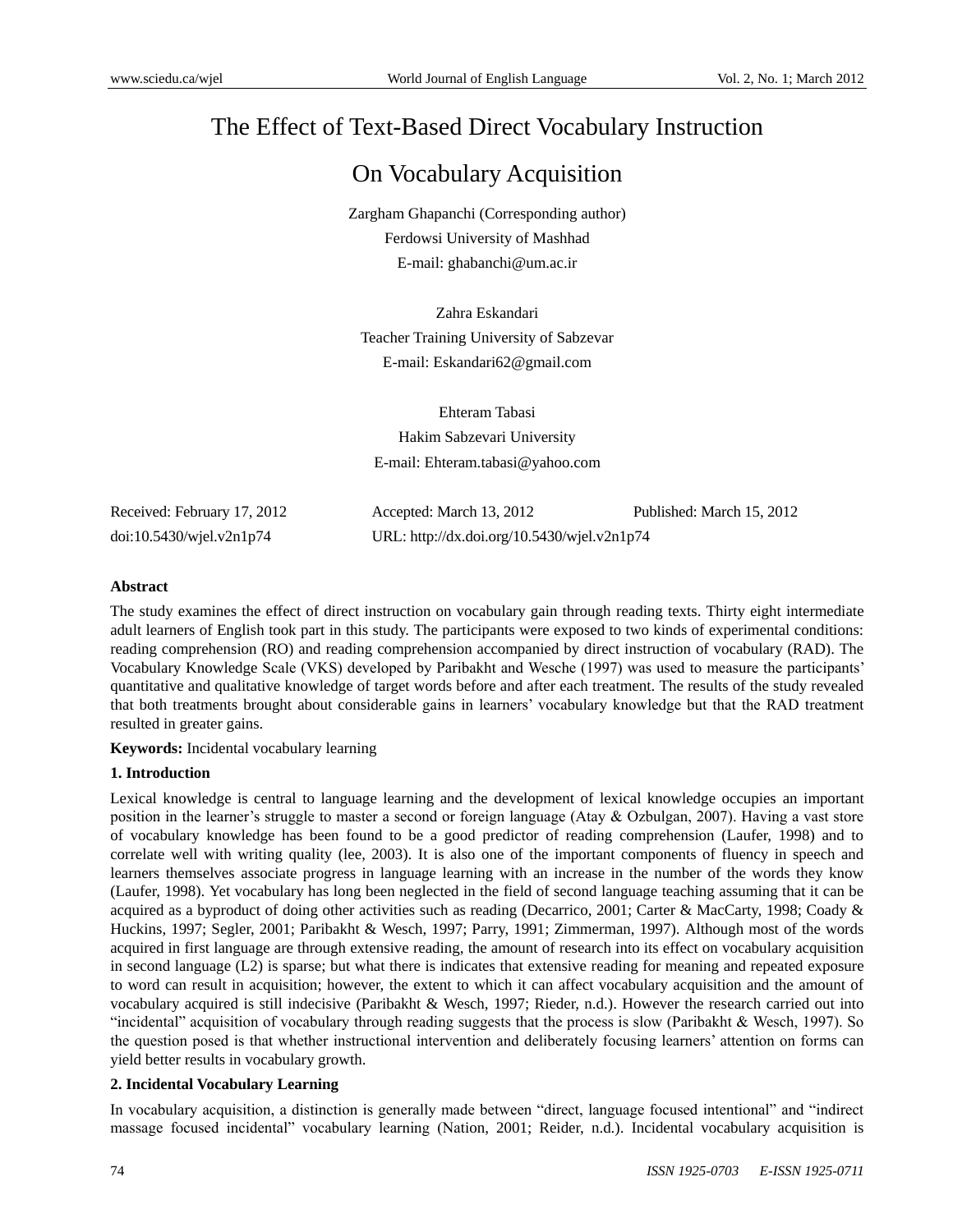generally defined as "learning vocabulary as the byproduct of any activity not explicitly geared to vocabulary learning" (Hulstijn, 2001, cited in Reider, n.d.). On the other hand intentional vocabulary learning is defined as "any activity geared at committing lexical information to memory" (ibid). So incidental vocabulary acquisition which is considered as learning from context, does not involve any intention and the overall goal of the learner is comprehension of text.

Incidental learning via guessing from context is considered as the most important source of vocabulary learning in both native and second language (Webb, 2007; Laufer, 1991; Ntion, 2001; Segler, 2001; Zimmerman, 1997; Joe, 1998), and it is an incremental process which depends on the repeated exposure. The more the learner is exposed to a word, the more likely it is that s/he acquires more knowledge of the word (Paribakht & Wesch, 1997; Carter & McCarthy, 1988; Reider, n.d.).

## *2.1 Some Theoretical Evidence*

A hypothesis which support incidental vocabulary learning from context especially through reading is Krashen's "input hypothesis" (Laufer, 1991). In his theory he claims that linguistic items that are slightly above the learner's present competence could be acquired. The assumption is that since the acquisition of grammar is affected by such comprehensible input, vocabulary learning will take place in a similar vein (ibid).

Another hypothesis supporting possible development of vocabulary through exposure is " $L1 = L2$  acquisition hypothesis" (ibid). Based on this hypothesis, although the acquisition of second language is not exactly identical to that of first language, there exist some similarities. In the case of L1 vocabulary learning, not even intensive and ruthless vocabulary instruction can account for the vast number of words a native speaker knows. So "learning from context is still a default explanation". Based on this hypothesis if native speakers have learnt their first language through exposure only, especially exposure to reading, EFL/ESL learners can learn the second language in the same way.

More theoretical and psycholinguistic evidence for necessity of exposure can be found in the literature. For instance based on the "lexical association hypothesis" the first stage of L2 lexical acquisition involves the activation of the links between L2 words and their L1 translation (see Jiang, 2000). According to the hypothesis, as one's experience in L2 increases, the links between L2 words and their L1 equivalents are more activated and become stronger. As a result of more and more exposure, semantic, syntactic and morphological features of a word are acquired and the word and the concepts it represents, can be accessed without L1 intervention.

## *2.2 Empirical Evidence*

There is some imperial evidence that incidental learning can occur through reading. In a study conducted by Saragi et.al (1987), the subjects were required to study a novel which contained 241 mock words occurred 15 times on average. Then they were given a receptive multiple choice test without prior warning. The results showed that as a result of extensive reading and repeated exposure, the words can be learnt incidentally. The study also revealed that rich context did result in improved guessing but not in improved retention.

Nagy, Herman and Anderson (1985) also concluded that repeated exposure to a word should have some incremental but undetermined effect on vocabulary acquisition. Simcock also found similar results. She found that new vocabulary encountered in the reading input was used productively and accurately by the learners (1993, cited in Nation & Newton 1997).

#### *2.3 Problems Associated with Incidental Learning*

Even though there is empirical evidence that incidental learning occurs through reading ( Zimmerman 1997) the progress seems to be "slow and haphazard" and meaning focused activities do not seem adequate for the internalization of lexical , semantic, and syntactic features and "relations that underlie accurate production in L2" ( Lyster, 1990; Swain,1988; cited in Paribakht and Wesch, 1997 ).

Another problem associated with incidental learning is that word meanings are often not inferable from context (Jiang, 2000). In other words, all contexts are not equally conducive to making informed guesses or may lead learners to make wrong inferences (Seglar, 2001). As a case in point, Parry (1991) cautioned against the danger of misinterpretation. She conducted a series of case studies designed to address the question of how language learners build their vocabulary through academic reading. One of the results she came up with was that context might sometimes lead to incorrect guesses. The problem is particularly noticeable in ESL and EFL students because "understanding of familiar words is unlikely to match that of native speakers". On the other hand, as Nation and Coady (1988, p: 101) content, when the context is so reach, it is likely that learner is able to comprehend the text even without knowing the word. Seglar (2001) has listed some other drawbacks of incidental vocabulary learning:

- it is inherently imprecise
- it is time consuming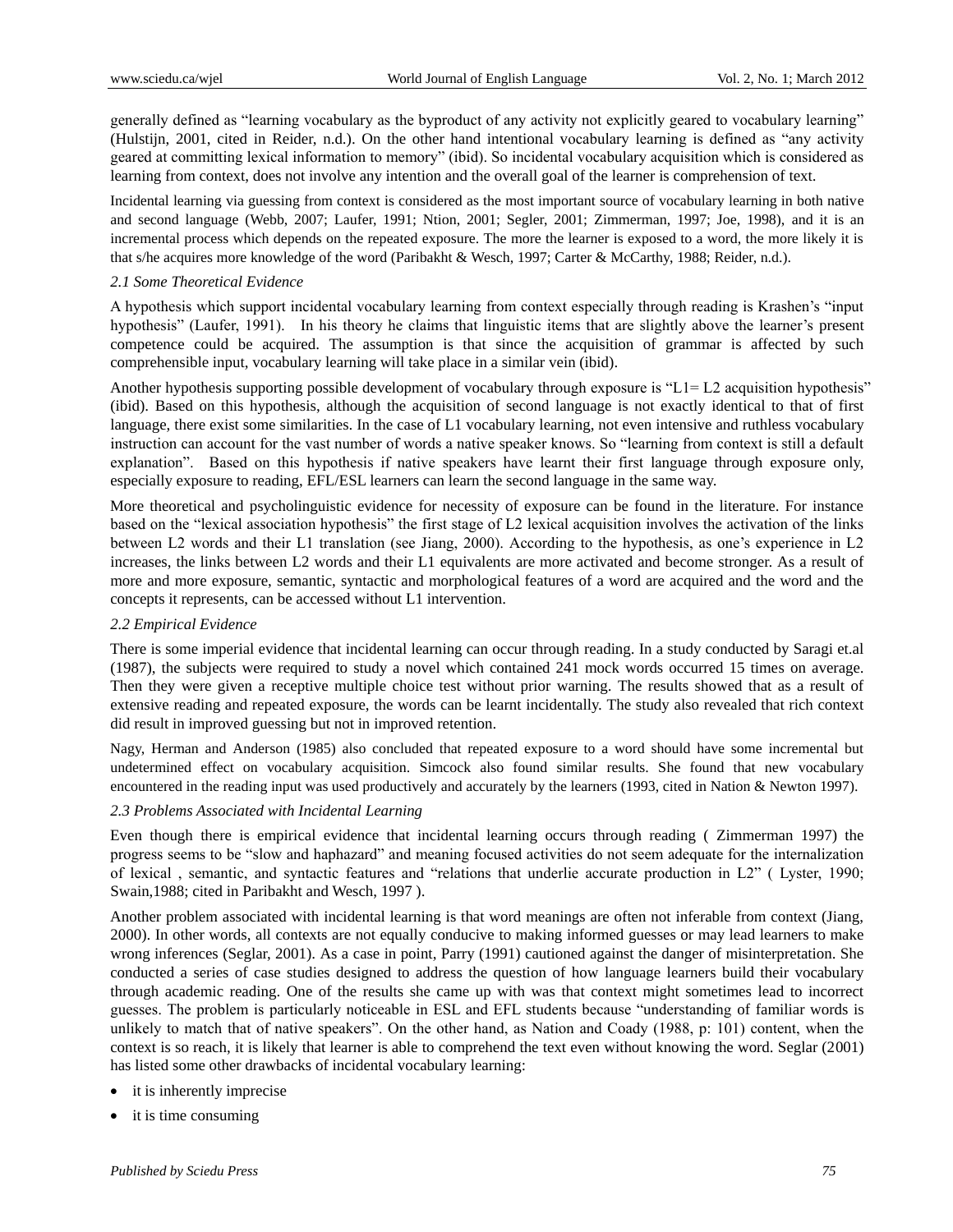- it requires accurate word recognition
- the context must be well understood, which in turn requires previous lexical knowledge
- even if it leads to comprehension, it may not translate into acquisition
- it requires good reading strategies
- it is not effective for the acquisition of multiword units

Considering the above mentioned problems, how reading comprehension might be conducive to the acquisition of vocabulary knowledge. In other words, the question raised is that whether direct instructional intervention could support the process of vocabulary acquisition and make it more directed and efficient.

#### **3. Direct Vocabulary Teaching**

According to Nation and Newton (1997), there are two approaches to vocabulary teaching: "direct" and "indirect". In direct approach special attention is given to vocabulary. In this approach a special amount of class time is devoted to vocabulary and includes certain vocabulary activities such as word building, semantic mapping, matching; etc. On the other hand in indirect approach the teacher's concern for vocabulary learning is not obvious and vocabulary learning is incorporated into communicative activities like listening, reading and information gap activities. Many researchers have acknowledged the role direct vocabulary teaching can have in vocabulary acquisition (Laufer, 1991; Zimmerman, 1997; Paribakht & Wesch, 1997; Nation, 2001; Lee, 2003). Nation (2001) considers it as a complement to incidental vocabulary learning.

#### *3.1 Empirical Evidence*

Paribakht and Wesch (1997) found that while reading for meaning alone did result in significant acquisition of L2 vocabulary, direct instruction led to acquisition of even greater number of words as well as more depth of knowledge. Zimmerman (1997) also found similar results. He conducted a research to see whether reading accompanied by interactive vocabulary instruction would result in better acquisition of vocabulary. The result of the study suggested that the group with more exposure to target words in natural context through in-class activities performed better on the posttest. He concluded that reading is a necessary but not sufficient condition for learning vocabulary.

In a research conducted by lee (2003), it was shown that vocabulary instruction can convert recognition vocabulary into productive vocabulary and help retention. The study also confirmed that word comprehension and recognition does not automatically lead to productive use of vocabulary. He also quoted Dunis (1983) that explicit vocabulary instruction results in greater use of contextually appropriate words as a result of the "word awareness" effect.

So considering the studies have been conducted so far on incidental vocabulary acquisition and on the relationship between vocabulary acquisition and direct vocabulary instruction it could be predicted that instructional intervention might lead to faster and better vocabulary acquisition.

#### **4. Lexical Knowledge**

In literature there is still no clear answer to the question of what is meant by learning a word. But there is an agreement among researchers that in addition to quantitative aspects (the number of words) it involves qualitative ones too (Laufer, 1998). As Jiang (2000) contends, knowing a word means knowing about its semantic, syntactic, morphological and formal aspects. Laufer (1991) and Faerch et. al ( 1984, cited in lee, 2003) consider word knowledge as a continuum , with the ability to understand word meaning at one end and the ability to use a word in free expression at the other.

#### *4.1 How to teach vocabulary*

The role of systematic vocabulary instruction has been emphasized in literature, yet what comprise a systematic method of teaching has not been defined (lee, 2003). Although various strategies of teaching have been proposed in isolation ( like using mnemonics, key word method, listening, reading, learning stems and affixes, and semantic fields), there is still no clear identification of how these strategies could be applied together to make vocabulary learning effective.

Lee (2003) has proposed some psycholinguistic principles to be taken into account while teaching vocabulary which seem to be in line with the above mentioned definition of word knowledge proposed by Laufer (1991) and Faerch (1984, cited in Lee 2003):

- 1. see the word ( visual or spelling representation)
- 2. hear the word ( teacher-modeled pronunciation)

3. understanding the word( providing definitional meaning and part of speech, negotiation, explanation and elaboration of meaning)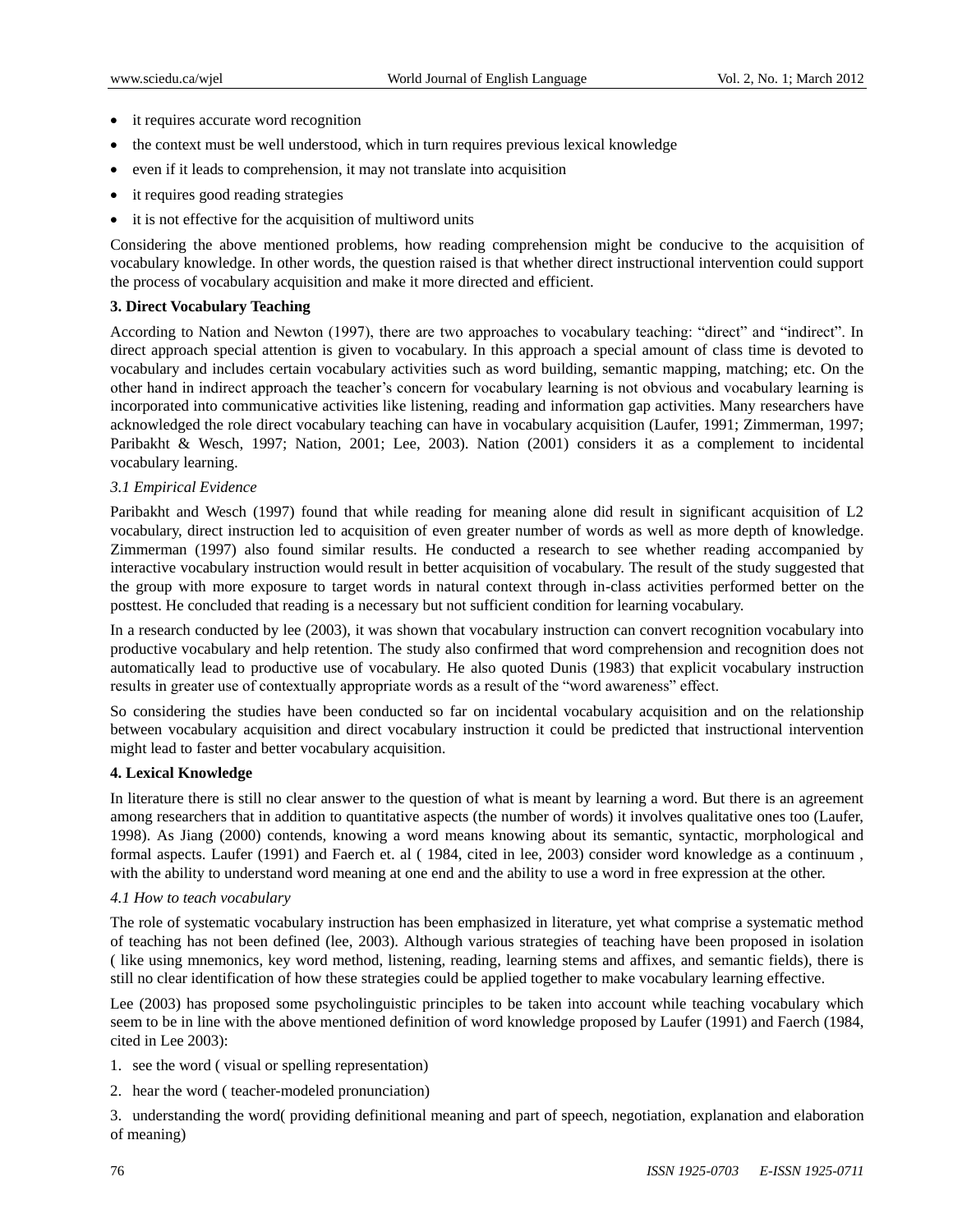## 4. saying the word ( repetition) and

5. using the word in context

Paribakht and Wesch (1997) have also developed a method of vocabulary teaching consisted of five distinct categories representing a hierarchy of mental processing activity as follows:

1- *Selection attention*: the purpose of this exercise is to draw the learners' attention to target words and make sure that they "notice" them. It is the least demanding type of exercise for the learner. Examples include bold facing, italicizing, circling, underlining and providing students with a list of target words.

2- *Recognition*: in this kind of exercise students are required to recognize the target words and their meaning. So a partial knowledge of vocabulary could suffice. Examples include: seeing or hearing the target words and giving its equivalent in L1 or matching the target word with its definitions or synonyms.

3- *Manipulation*: it involves rearranging and organizing given elements to make words and phrases. Examples include: giving derivations of words or using stems and affixes to construct words

4- *Interpretation*: it involves analysis of word meanings in relation to other words in context. Examples include: guessing the meaning of target words in context and recognizing word or phrases that could be substituted in the text.

5-*Production*: the exercise requires the learner to produce the target words in appropriate context. Examples include: answering questions requiring the target words, seeing or hearing the L1 equivalent or an L2 synonym and providing the target words or writing paragraph using the target words.

As it can be seen, the method proposed by Paribakht and Wesch (1997) approximately matches the principles proposed by Lee (2003). It also starts with attention and recognition and ends in production which is in line with the definition proposed by Laufer (1991).

## **5. The Study**

#### *5.1 Statement of the Problem*

the fundamental question concerning vocabulary acquisition deals with the most efficient ways through which words can be presented, semanticized ( making word meaning clear), and learnt ( Monderia & Boer, 1991). As Beheydt (1987, cited in ibid) correctly points out "what is notably missing in the teaching of vocabulary is a systematically elaborated strategy for vocabulary acquisition that is based on the findings of linguistics and learning psychology". Given the limitations of decontextualized vocabulary instruction and also the problems associated with incidental vocabulary learning, the question posed is that whether the instructional intervention in the context of meaningful language use can enhance vocabulary acquisition?

#### *5.2 Purpose of the Study*

The purpose of the study was to investigate whether reading for meaning accompanied by direct vocabulary instruction, would lead to better acquisition of vocabulary.

#### *5.3 Research Questions*

The main question addressed in this study was whether reading for meaning accompanied by direct vocabulary instruction would lead to better acquisition of vocabulary in comparison with an equal amount of learning time devoted to reading additional texts that incorporated the same words and the extent to which each instructional method was effective. Based on the research conducted so far the following directional hypotheses were formulated:

H1. Students will gain in their knowledge of target words found in the reading texts through text-based direct instruction and also through reading alone.

H2. Given the same amount of time devoted to both treatments, gains for text-based direct instruction would be greater.

H3. Vocabulary gains will be both quantitative (reflected in the number of words known to some degree versus not known) and qualitative (increased depth of knowledge of given words).

#### *5.4 Participants*

Thirty eight intermediate Iranian EFL learners from an all-girl English institute took part in the study they were all the students of the  $7<sup>th</sup>$  grade (age 13 to 16). They have all passed their past six levels in the same institute with the same teacher. The grades of their previous term i.e. level 6, was used to determine their level of proficiency. Their score ranged from 85 to 95 (out of a hundred) so they were almost of the same level of proficiency. The native language of all participants was Farsi. They were attending their regular class time twice a week for a period of ten weeks. The book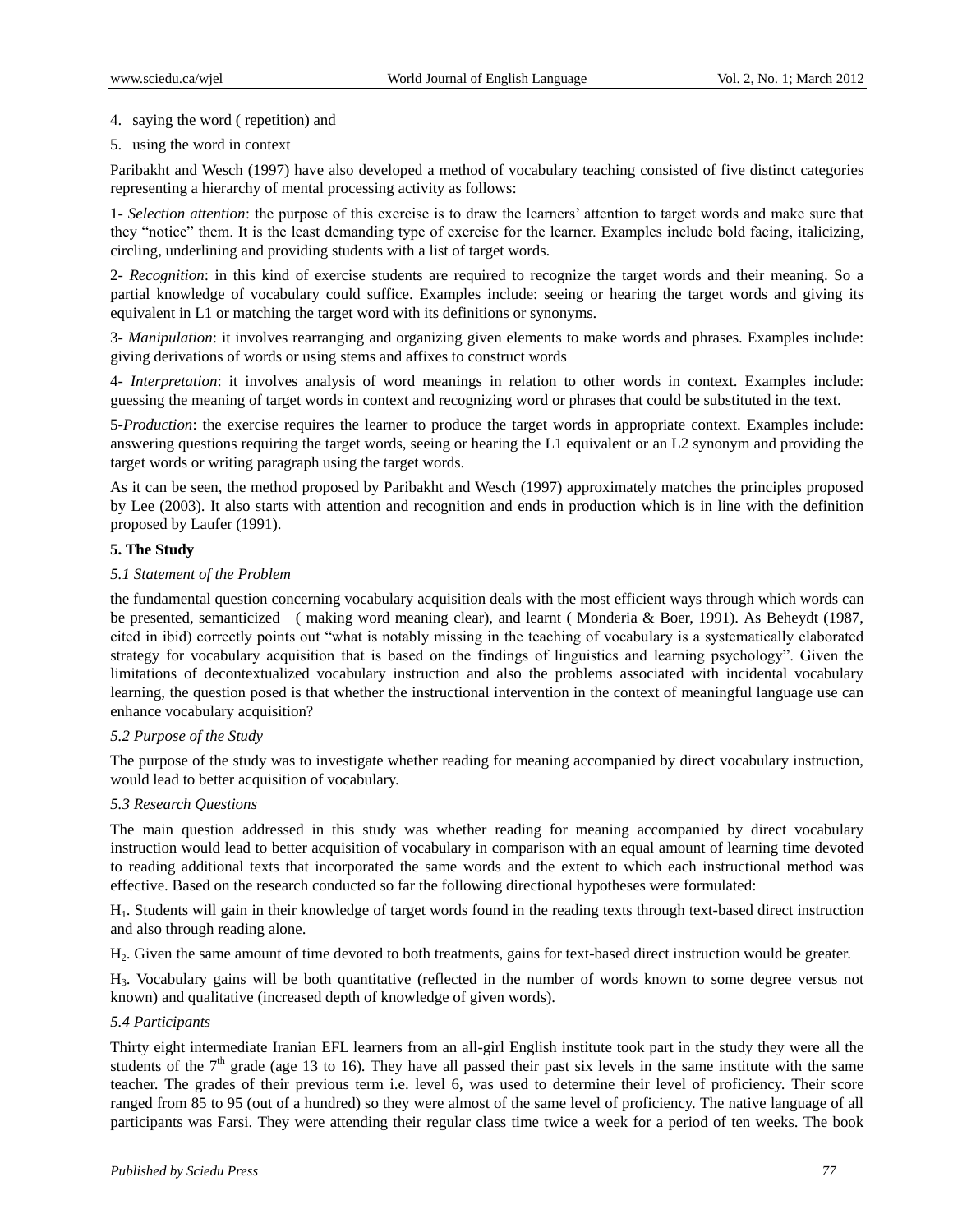they were studying during the term was *New Interchange 2* by Jack Richards. Each session lasted for 105 minutes. The last 25 minutes of each session was devoted to the treatments.

#### *5.5 Teaching Materials*

Since the main goal of the study was to compare two kinds of text-based instructional treatments :one which was only based on reading comprehension (RO) and the other based on reading comprehension accompanied by direct instruction of vocabulary (RAD), reading texts were the main teaching materials used in the study. A total of six different texts were chosen from different sources such as internet or different reading books. Three of the texts were chosen randomly for (Ro) treatment and three others for (RAD) treatment. Three other texts were composed by the researchers which were an equivalent of the texts chosen for (RO) treatment in which the target words were repeated. The texts were selected carefully based on the previous experience of the researchers to balance for students' background knowledge, interest and text difficulty.

## *5.6 Procedure*

In order to compare students' vocabulary acquisition in both treatments i.e. (RO) and (RAD) treatments, the same students were exposed to both kinds of treatments so they served as their own control group. They attended the class for a total of twenty sessions. Since it was not possible for the researchers to devote all the class time to the treatments- (it was their regular class time and the book they studied was *New Interchanges 2* by Jack Richards) - the last 25 minutes of every session was dedicated to the treatments. In the first and  $10<sup>th</sup>$  session the pre- and post-test of (RO) treatment and in the  $11<sup>th</sup>$  and  $20<sup>th</sup>$  session the pre- and post-test of (RAD) treatment were conducted. One week before and after each treatment the pre- and post-test were conducted. So the same amount of time was devoted to each treatment.

In (RAD) treatment, students read selected texts (a total of three) at home and answered accompanying comprehension questions. This was followed by a series of vocabulary exercises based on the target words from the main reading texts. In (RO) treatment students likewise read selected texts and answered accompanying comprehension questions at home followed by correction in class. After reading each main text, they read supplementary texts composed by the researchers to present again the target words from the main texts. The aim was to further expose the students to the target words**.**

#### *5.7 Vocabulary Exercises*

The vocabulary exercises used in this study were mainly based on the principles proposed by Lee (2003) and those developed by Paribakht and Wesch (1997). Some of the exercises used in the class are as follows:

- giving L1 equivalent
- matching the target words with their definitions or synonyms
- guessing the meaning of target words from context
- understanding the meaning or grammatical functions of the target words
- hearing L1 equivalent or an L2 synonym and providing the target word
- using the words in new sentences

#### *5.8 Selection of the Target Words*

The target words composed mainly of content words i.e. nouns, verbs adverbs and adjectives were selected from the main texts. A total of 40 words ( twenty nouns, ten verbs, and ten adjectives and adverbs) were selected from the target texts devoted to RO treatment and 40 others ( twenty nouns, ten verbs, and ten adjectives and adverbs) were selected from the texts dedicated to RAD treatment. The first 40 words chosen from the RO texts were included in test A and 40 others were included in test B. test A was used as the pre- and post-test for RO treatment and test B was used as the preand post-test for RAD treatment.( see appendices 1 & 2).

#### *5.9 Testing Material and Scoring Procedure*

A 5-point scale combining self-report and performance items to elicit self perceived and demonstrated knowledge of specific words in written form was used in this study. Vocabulary knowledge scale (VKS) has been developed by Paribakht and Wesch (1993, cited in Paribakht & Wesch, 1997) to distinguish stages in learners' developing knowledge of particular words. The scale ranges from total unfamiliarity through recognition of words and some idea of their meaning to the ability to use words in sentences which were semantically and grammatically accurate (figure 1).

In each text learners were presented a list of target words and were asked to indicate there level of knowledge of target words (appendix 1).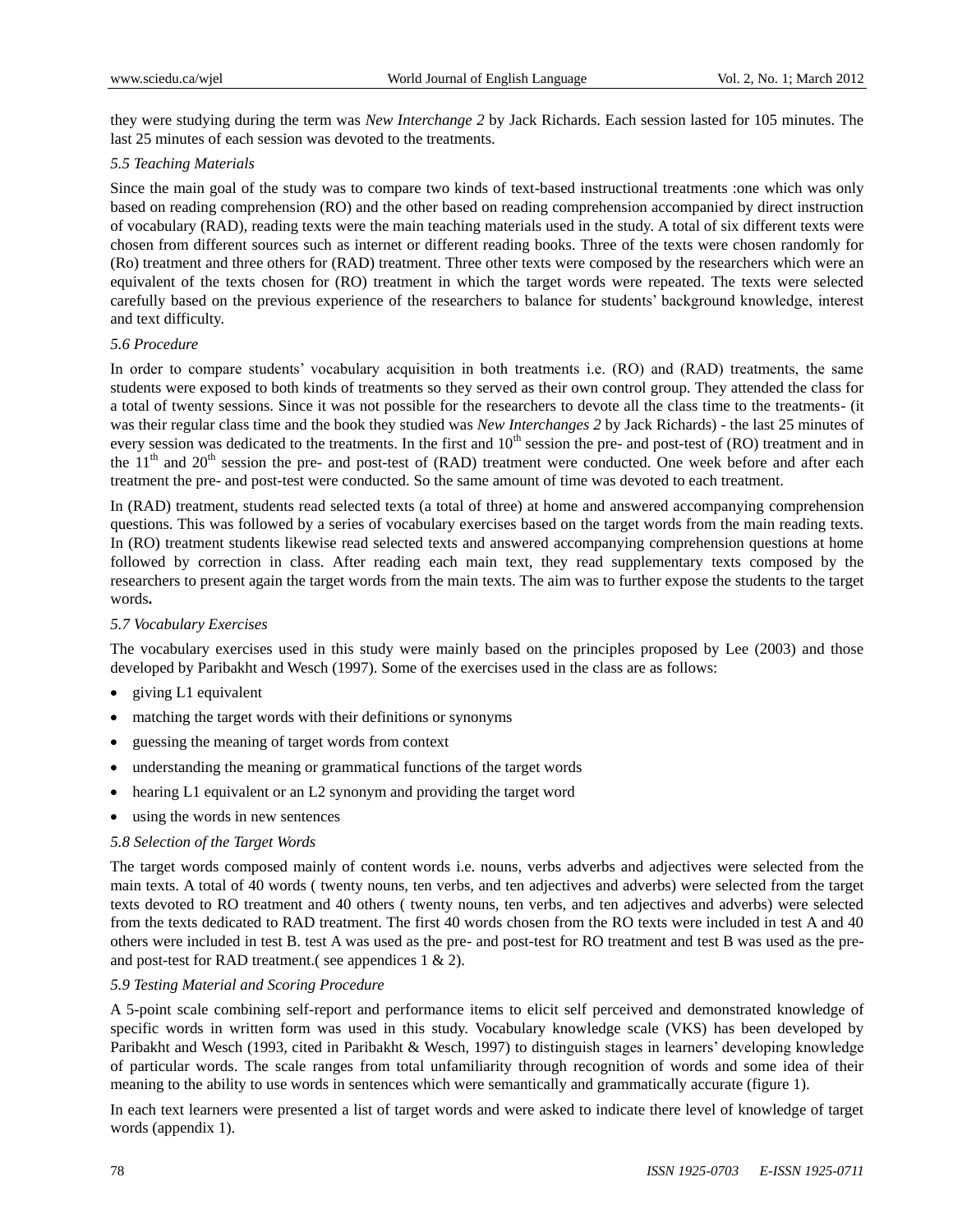Self-reported knowledge of categories A and B was given scores 1 and 2 respectively. More demonstration of knowledge was required for students to acquire higher score. Figure 2 demonstrate the scoring procedure. As it is illustrated in figure 2, wrong responses in self report categories C, D, and E led to a score of 2. A score of three was given if appropriate synonym or translation for categories C or D was provided, sentences which were semantically correct but grammatically inaccurate was given 4, and finally a score of 5 indicates that a sentence was semantically and grammatically correct.

## **6. Data Analysis**

Data analysis and results are reported for each hypothesis:

**H1**: students will gain in their knowledge of target words found in the reading text through text-based direct vocabulary instruction and also through reading alone.

To measure vocabulary gains in target vocabulary knowledge in two treatments ( RO & RAD) the pre and post instruction score for each category verb ,noun, adjective and adverb, and total content words were compared through paired t-test. Tables 1 and 2 show the results.

The results of the T-test for each treatment along with the standard deviation and mean differences are shown in table 1 and 2. As is apparent from Tables 1 and 2, highly significant gains  $(p < .001)$  were achieved by students in both treatments for all categories of target words. So hypothesis 1 is supported by these data. The results are also illustrated in Figures 1 to 6.

#### <Tables 1 & 2 about here>

#### <Figures 1 to 6 about here>

**H2:** Given the same amount of time devoted to the two treatments, gains for the text-based direct vocabulary instruction would be greater.

In order to compare the effects of the two treatments , the difference between pre and posttest scores of each treatment were calculated for each category in terms of percentage (Table 3) and then the results of the two treatments were compared with each other through paired T-test to see if the differences were statistically significant (Table 4 ).

#### <Tables 3 & 4 about here>

As it can be seen in table 3, the difference between verb scores in pre and posttest in RO treatment is about 22%, while it is 26% in RAD treatment. The difference between the results of the two treatments does exist but as it can be seen in table 4, this difference is not statistically significant. In the case of nouns the difference between pre and posttest scores in RO treatment is about 14% and in RAD treatment about 23.5%; but as it might be seen in Table 4 we do have some difference (about 10%) but it is not statistically significant either. The difference between adjectives/adverbs in RO treatment is about 12.5% and in RAD about 36%. The difference between these two in both treatments is 24% which is statistically significant at  $p < 0.000$ (Table 4). As a whole, the difference between the total scores in both treatment is 12% which is statistically significant (p<0.001). These findings provide support for hypothesis 2, i.e. the RAD treatment brought significantly greater gains than the RO treatment.

**H3**: vocabulary gains will be both quantitative (reflected in the number of words known to some degree versus not known) and qualitative (increased "depth" of knowledge of given words).

In order to measure the development of the quantitative knowledge, the gains for each category of verb, noun, adjective and adverb in both pre and posttests in both treatments were calculated and compared (Table 3). In Table 3 it may be seen that all categories of words show quantitative gains. It shows that the percentage of target nouns has increased from about 47% percent before instruction to about 60% after instruction in RO treatment and from about 45% to about 68% in RAD treatment. Similarly, the percentage of target RO treatment verbs has increased from 47% to 68% afterward, while RAD treatment verbs were 42% before instruction and 68% following the instruction. The last category that is adjectives/adverbs did show some increase from 50% to about 62% in RO treatment and from 42% to 78% in RAD treatment. Totally, for all content words, in the RO treatment, the students' qualitative knowledge of words extended from 48% to 63% and in the RAD treatment from 44.5% to 71.5%.

In order to estimate the improvement of qualitative knowledge, each individual pre- and post response for each word was taken into account. The answers were grouped to reveal patterns of target words knowledge before and after instruction for the two treatments. Table 5 shows the percentage of each word knowledge category of VKS scale i.e. (A, B, C, D &E).

<Table 5 about here>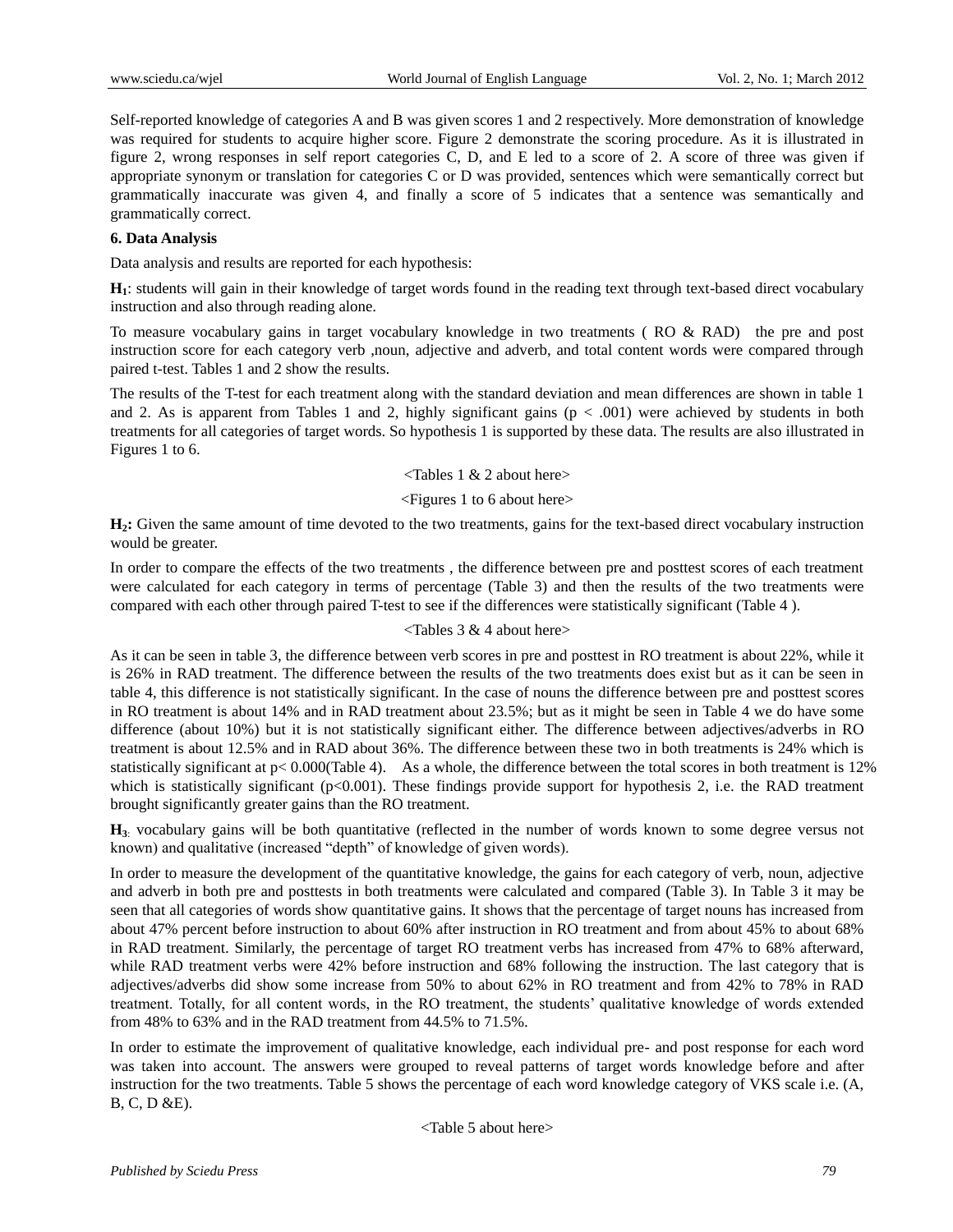As Table 5 illustrates, in each treatment, there is dramatic decrease in category A in the posttest and a considerable increase in category E. the answers for category A have decreased from 24.6% to 8.4% in the RO treatment and from 25.3% to 2.6% in the RAD, while answers for category E have moved from 25% to 48.5% for the RO treatment and from 20.1% to 52% for the RAD. the answers for B category in RAD treatment have declined from 32.8% to 25.6% while less decrease can be seen in RO treatment for this category. Totally as table 5 and figures 3 to 6 show, in the RAD treatment students have more moved to higher categories (i.e. C, D, E). In other words many learners in the RAD treatment seem to have passed the recognition level of target words and to have achieved greater depth in their knowledge of these words. The findings thus provide support for  $H_3$ .

## **7. Discussion and Conclusion**

The results of the study revealed that both treatments, that is, reading only and text-based direct vocabulary instruction treatments brought about considerable gains in learners' vocabulary knowledge but that the RAD treatment resulted in greater gains. As the results of the study showed, the gains for the RO treatment were also remarkable. These findings may be attributable to the fact that each text was followed by a series of reading comprehension questions which may have caused students to attend to some target words. Also each target word was repeated several times in the main and supplementary texts. But as we know in the "real-world" reading, the reading text is never followed by comprehension questions and one pays attention to a word only if it is essential to the meaning.

The findings also indicated that students' word knowledge developed both quantitatively and qualitatively; that is, the learners moved from the level of "not-known" to "partially known" and to known in both treatments. This progress was more evident in the RAD treatment.

Given the previous research findings (cited earlier) and the results of this study, it seems reasonable to explain the reason why both treatments resulted in significant but different gains. Both treatments provided \_although to differing degreesseveral exposures to target words in different and meaningful contexts of use, and tasks needed different kinds and levels of text processing involving target words. The reason for the better gains in the RAD treatment may be that the vocabulary exercises used in this treatment ensured learners' attention to specific vocabulary items and required learners to analyze and understand the meaning and functions of target words through different tasks. Both the amount and variety of mental processing required may have influenced the likelihood of learners acquiring more knowledge of particular words. In general the results showed that if reading for meaning is complemented with some instructions and vocabulary exercises, may produce better gains for the targeted words.

#### **8. Suggestions for Further Research**

This study can also be made in other different conditions:

The present study was conducted on a group of intermediate EFL learners which were only females. They didn't have good range of vocabulary knowledge and still hadn't developed skills in L2 reading. Neither were they familiar with many reading strategies. If the research were carried out on beginners with less vocabulary knowledge and reading skills or on advanced learners with good range of vocabulary knowledge and skills, different results might be yielded.

The post-test exams in the study were administered within one-week interval; i.e. one week after administering the treatments. In fact the short term retention of target words was tested. If posttests were run within two or three week interval, different outcomes would be achieved.

The participants took part in the study were EFL students who didn't have any exposure to English in out of class situations. This study can also be conducted on ESL students with enough exposure to English in out of class situations. The last point which is worth mentioning is that the targeted words in the study were mainly abstract. It can also be done with concrete words to see if similar results are produced.

#### **References**

- Atay, D. and Ozbulgan, C. (2007). Memory strategy illustration, contextual learning and ESP vocabulary recall. *English for Specific Purposes* 26, 39-51.
- Brown, T.S. and Perry, F.L. (1991). A comparison of three learning strategies for ESL vocabulary acquisition. *TESOL Quarterly* 25(4), 655-670.
- Carter, R. and McCarthy, M. (1988). *Vocabulary and language teaching*. New York: Longman.
- Decarrico, J.R. (2001).Vocabulary learning and teaching. In Celce-Murcia (Ed.), *Teaching English as a second or foreign language*. Boston: Heinle and Heinle.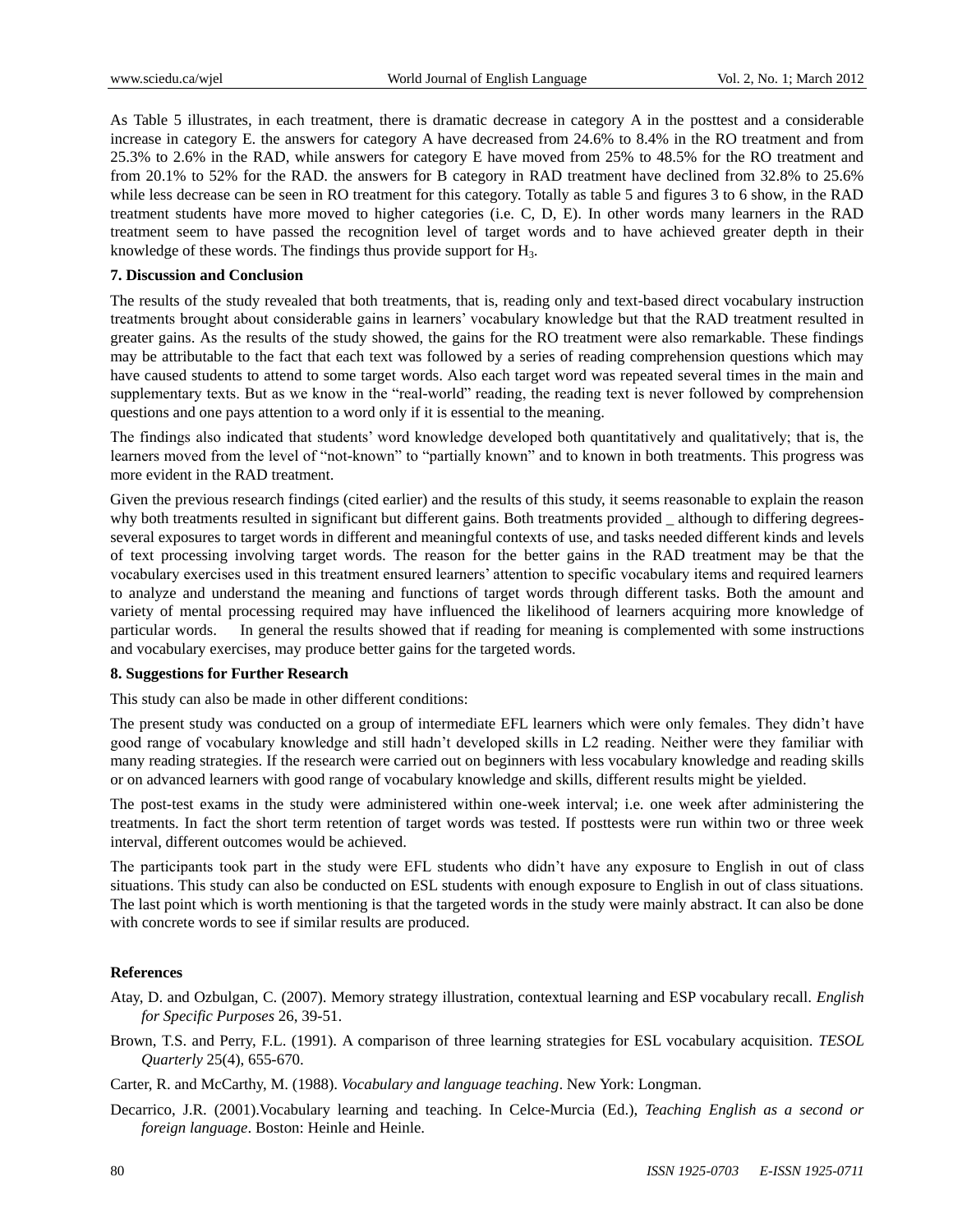- De La Fuente, M.J. (2006). Classroom L2 vocabulary acquisition: Investigating the role of pedagogical tasks and form focused instruction. *Language Teaching Research* 10(3), 263-295.
- Jiang, N. (2000). lexical representation and the development in a second language. *Applied Linguistics* 21(1),47-77.
- Joe, A. (1998). What effects do text-based tasks promoting generation have on incidental vocabulary acquisition. *Applied Linguistics* 19(3), 357-377.
- Laufer, B. (1991). The development of L2 lexis in the expression of the advanced learner*. The Modern Language Journal* 75(4), 440-448.
- Laufer, B. (1998). The development of passive and active vocabulary in a second language: same or different. *Applied Linguistics* 19(2), 255-271.
- Laufer, B. and Hulstijn, J. (2001). Incidental vocabulary acquisition in a second language: the construct of task-induced involvement. *Applied Linguistics* 22,1-26.
- Laufer, B. and Girsai, N. (2008). Form focused instruction in second language vocabulary learning: a case for contrastive analysis and translation. *Applied Linguistics* 29,1-23.
- Lee, S.H. (2003). ESL learners' vocabulary use in writing and the effects of explicit vocabulary instruction. *System* 31, 537-561.
- Mondria, J.A. and Boer, M.W. (1991). The effects of contextual richness on the guessability and the retention of words in a foreign language. *Applied Linguistics* 12(3), 249-267.
- Nagy, E.W., Herman, P.A. and Anderson, R.C. (1985). Learning words from context. *Reading Research quarterly* 20(2), 223-53.
- Nation, p. and Newton, J. (1997). Teaching vocabulary. In J. Coady and T. Hckin (eds.): *second language vocabulary acquisition: A rational for pedagogy.* New York: Cambridge University Press.
- Nation, P. and Coady, J. (1988). Vocabulary and reading. In R. Carter and M. McCarthy (Eds.). *Vocabulary and language teaching*. New York: Longman.
- Nation, P. (2005). Teaching Vocabulary. *Asian EFL Journal 7(3*). [Online] Available: http://www.asian- efl.journal.com/ sept\_05\_pn.pdf (February 4, 2006)
- Nation, I.S.P. (2001). *Learning vocabulary in another language*. New York: Cambridge University Press.
- Paribakht, S. and Wesch, M. (1997). Vocabulary enhancement activities and reading for meaning in second language vocabulary acquisition. In J.coady and T. Huckin (eds.): *Second language vocabulary acquisition. A rational for pedagogy.* New York: Cambridge University Press.
- Perry, K. (1991). *Building vocabulary through academic reading*. TESOL Quarterly 25(4), 629-653.
- Reider, A. (n.d.). Implicit and explicit learning in incidental vocabulary acquisition. [online] Available: http:/[/www.univie.ac.at/Anglistik/views/03\\_2/RIE\\_SGLE.PDF\(November](http://www.univie.ac.at/Anglistik/views/03_2/RIE_SGLE.PDF(November) 12, 2008)
- Saragi, T., Nation, I.S.P. and Meister, G.F. (1978). Vocabulary learning and reading. *System* 6,72-8.
- Seglar, T.M. (April, 20, 2001). PHD proposal: second language vocabulary acquisition and learning strategies in ICALL environments.[online]Available:homepages.inf.ed.ac.uk/s9808690/newprop.pdf (November 12, 2008)
- Webb, S. (2007). The effect of synonymy on second language vocabulary learning. *Reading in a Foreign Language* 19(2), 120-136.
- Zimmerman, C.B. (1997). Do reading and interactive vocabulary instruction make a difference. An empirical study. *TESOL Quarterly* 31(1),121-140.

Table1. The results of the RO treatment

|         | N  | Pretest | Posttest | <b>Differences</b> | Significance | Std. deviation |       |
|---------|----|---------|----------|--------------------|--------------|----------------|-------|
| Verb    | 38 | 23.84   | 34.37    | 10.55              | .000         | 3.92           | 11.74 |
| Noun    | 38 | 47.63   | 61.21    | 13.57              | .000         | 9.59           | 6.16  |
| Adj/adv | 38 | 25.00   | 31.79    | 6.78               | .000         | 5.35           | 5.53  |
| Total   | 38 | 96.47   | 126.84   | 30.36              | .000         | 15.83          | 8.35  |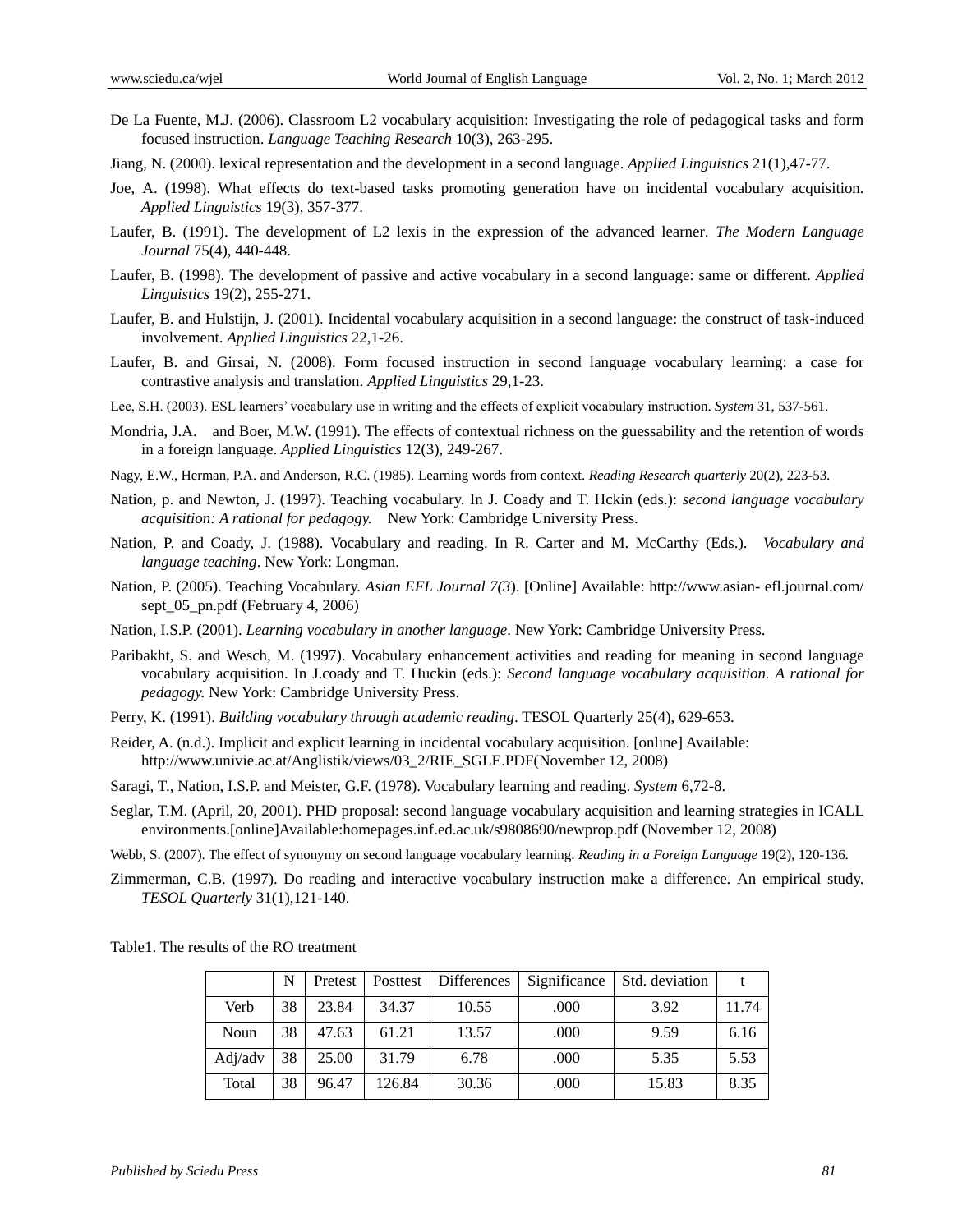|         | N  | Pretest | Posttest | differences | Significance | Std. deviation |       |
|---------|----|---------|----------|-------------|--------------|----------------|-------|
| Verb    | 38 | 21.47   | 33.79    | 12.31       | .000         | 5.18           | 10.35 |
| Noun    | 38 | 45.11   | 68.47    | 23.36       | .000         | 14.69          | 6.44  |
| Adj/adv | 38 | 21.32   | 38.63    | 17.31       | .000         | 5.18           | 14.73 |
| Total   | 38 | 89.32   | 142.95   | 53.63       | .000         | 19.97          | 11.70 |

Table 2. The results of the RAD treatment

Table 3. Comparing the means of the two treatment

|                |         | Pretest mean | Posttest mean | differences   |
|----------------|---------|--------------|---------------|---------------|
| R <sub>O</sub> | Verb    | 23.84 (47%)  | 34.36 (68%)   | 10.52(22%)    |
| Treatment      | Noun    | 47.63 (47%)  | 61.21 (61%)   | 14.5 (14%)    |
|                | Adj/adv | 25 (50%)     | 31.78 (62%)   | 6.78(12.5%)   |
|                | Total   | 96.74 (48%)  | 126.84 (63%)  | 30.36 (15%)   |
| <b>RAD</b>     | Verb    | 21.47 (42%)  | 33.79(68%)    | 12.31 (26%)   |
| Treatment      | Noun    | 45.11(45%)   | 68.47(68.5%)  | 23.36 (23.5%) |
|                | Adj/adv | 21.32(42%)   | 38.63 (78%)   | 17.31(36%)    |
|                | total   | 89.32(44.5%) | 142.96(71.5%) | 53.63 (27%)   |

Table 4. Comparing the treatments

|         | N  | RO treatment | RAD treatment | differences |       | Std. deviation | significance |
|---------|----|--------------|---------------|-------------|-------|----------------|--------------|
| Verb    | 38 | 34.37        | 33.79         | 0.57        | 0.452 | 5.58           | 0.657        |
| Noun    | 38 | 61.21        | 68.47         | 7.26        | 1.649 | 19.19          | 0.116        |
| Adj/adv | 38 | 31.79        | 38.63         | 6.84        | 4.73  | 6.30           | 0.000        |
| Total   | 38 | 126.84       | 142.95        | 16.10       | 4.05  | 17.31          | 0.001        |

Table 5. Frequency distributions of pre and post vocabulary scores, *RO* and *RAD* treatments, for different choices of VKS scale

|                             |           | A          | B          | $\mathcal{C}$ | D          | E          |
|-----------------------------|-----------|------------|------------|---------------|------------|------------|
| treatment<br>$\overline{R}$ | Pretest   | 340        | 394        | 196           | 176        | 380        |
|                             |           | $(24.6\%)$ | $(25.9\%)$ | $(12.8\%)$    | $(11.5\%)$ | (25%)      |
|                             | Post-test | 128        | 352        | 144           | 158        | 738        |
|                             |           | $(8.4\%)$  | $(23.1\%)$ | $(9.4\%)$     | (10.13%)   | $(48.5\%)$ |
| treatment<br>RDA            | Pretest   | 385        | 500        | 190           | 140        | 305        |
|                             |           | $(25.3\%)$ | $(32.8\%)$ | $(12.5\%)$    | $(9.2\%)$  | $(20.1\%)$ |
|                             | Post-test | 40         | 390        | 88            | 208        | 794        |
|                             |           | $(2.6\%)$  | $(25.6\%)$ | $(5.79\%)$    | $(13.6\%)$ | (52%)      |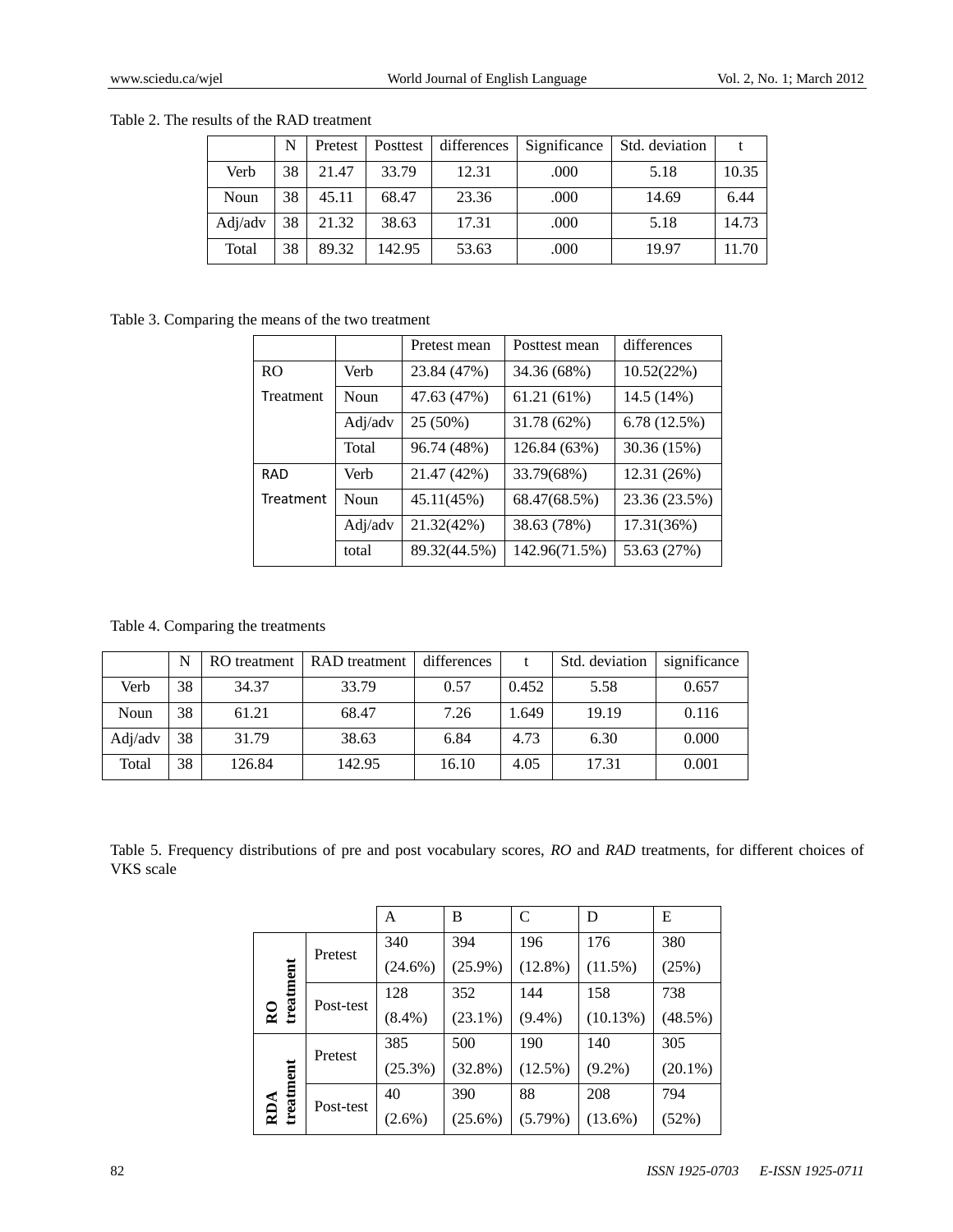| Self report categories                                             |
|--------------------------------------------------------------------|
| A. I don't remember having seen the word before                    |
| B. I have seen the word before but I don't know                    |
| what it means                                                      |
| C. I have seen the word before, and I think it                     |
| means (synonym or translation)                                     |
|                                                                    |
| D. I know this word, it means                                      |
| (synonym or translation)                                           |
|                                                                    |
| E. I can use this word in a sentence: ______<br>(write a sentence) |
| (If you do this section please also do section D).                 |
|                                                                    |
|                                                                    |
|                                                                    |

Figure1**.** VKS elicitation scale- self report categories



Figure2. VKS scoring categories- meaning of scores